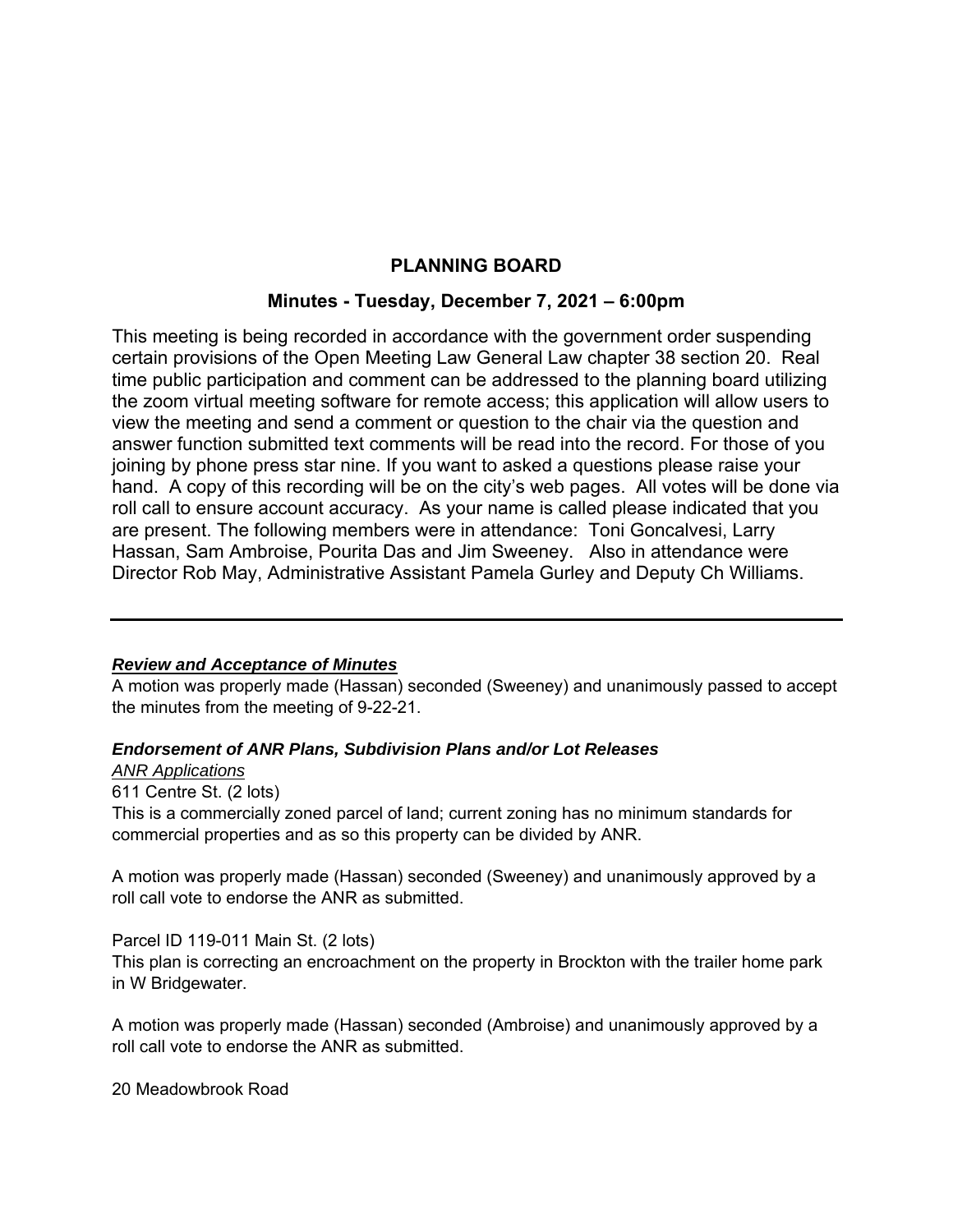This is a commercially zoned parcel of land; current zoning has no minimum standards for commercial properties and as so this property can be divided by ANR.

A motion was properly made (Hassan) seconded (Sweeney) and unanimously approved by a roll call vote to endorse the ANR as submitted.

*Lot Releases*  Lots 8 & 9 Lynne Marie Way (Final Lots)

These are the final lots in the Curtin Estates Subdivision. We have received the estimates for the remaining work and received a check plus a 20% contingency to gover the outstanding work.

A motion was properly made (Sweeney) seconded (Hassan) and unanimously approved by a roll call vote to release lots 8 & 9 Lynne Marie Way.

95 Ashfield Dr. (Lots 1 & 2)

Subdivision was approved several years ago and plans recorded; lots were never released; we received a request to release the original home as well as the new lot and received necessary info from the DPW.

A motion was properly made (Hassan) seconded (Sweeney) and unanimously approved by a roll call vote to release lots 1 & 2 on 95 Ashfield Dr.

Extension Request (Two Years) 1200 Montello & Plot 59 West Chestnut Street

Redevelopment project for housing was based on the ability of the re-location of Lynch's Towing. To date he has found two possibilities, but neither materialized and is requesting a two year extension.

A motion was properly made (Ambroise) seconded (Hassan) and unanimously approved by a roll call vote to grant a two year extension; all previously conditions of approval are incorporated into this extension.

Plan Endorsement for Emilia Estates and Cypress Woods Definitive Plans (both plans are ready for signature)

 $\mathcal{L}_\text{max}$  and  $\mathcal{L}_\text{max}$  and  $\mathcal{L}_\text{max}$  and  $\mathcal{L}_\text{max}$  and  $\mathcal{L}_\text{max}$  and  $\mathcal{L}_\text{max}$ 

 $\mathcal{L}_\text{max}$  and  $\mathcal{L}_\text{max}$  and  $\mathcal{L}_\text{max}$  and  $\mathcal{L}_\text{max}$  and  $\mathcal{L}_\text{max}$  and  $\mathcal{L}_\text{max}$ 

*Street Acceptances*  N/A

**Items Scheduled Requesting a Continuance**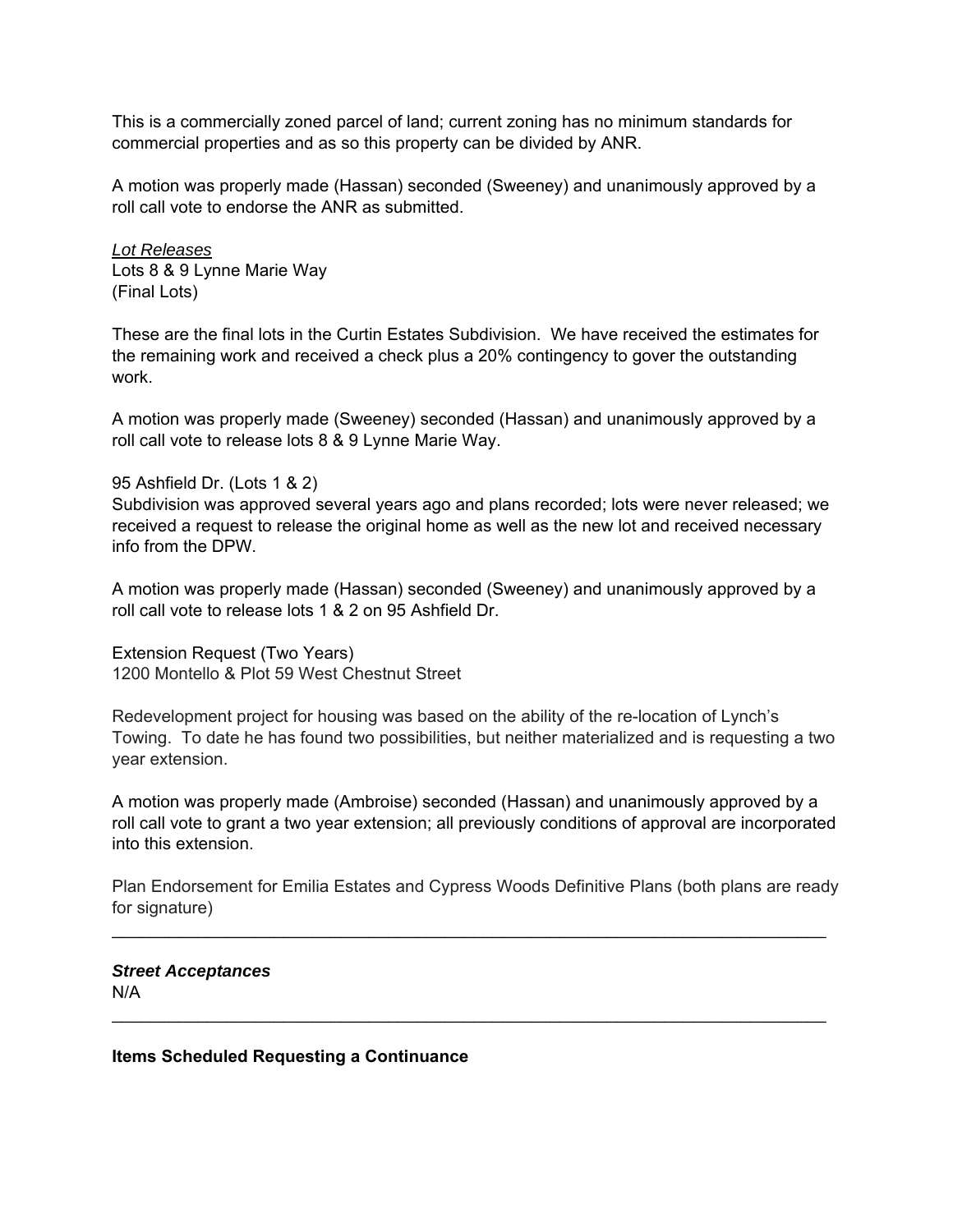Presentation/Adoption - Master Plan Update - Lovett Brook Study Area - Hearing Date: **January 5, 2022 6-7 pm Via Zoom**

Permission to Return to the ZBA - **Request to Continue to January 4, 2022**  Property: 68-70 Field St. ZBA Denial: 7-14-20 Applicant: Marie Lorquet/Attorney John Creedon

Site Plan Approval - **Request to Continue to January 4, 2022** Property: 135 Elliot St. - Construction of two three unit residential buildings Applicant: Fenton Associates Representative: JK Holmgren

Site Plan Approval - **Request to Continue to January 4, 2022** Property: 15 Rutland Sq. - Residential Conversion Applicant: El Paso Management Representative: JK Holmgren

Definitive Subdivision - Request to Continue to **January 4, 2022**  Property: 50 Farrington Street Lots: 2 Applicant: Domingos Lopes Representative: JK Holmgren Engineering

12. Site Plan Approval - **Request to Continue to January 4, 2022**  Property: 1208 W. Chestnut St. Applicant: Brockton Area Arc - Commercial Addition Representative: JK Holmgren

Definitive Subdivision - **Request to Continue to February 1, 2022**  Property: Plot 2 Belgravia Ave. Lots: 4 Applicant: Joe Kulle Representative: Silva Engineering

1. Preliminary Plan Property: Map 16 Rt 188 Part of Pl 97 Pleasant Street Lots: 20 Applicant: CLM Development Representative: W Engineering

Attorney James Burke said that their original plan was for 20 lots with 125' of frontage and 30,000 sf (actual application was for 18 lots); he said there was a potential problem with an abutter with appeal (regarding whether or not the planning board can waive frontage); rather than delay the subdivision they revised the plan to show 15 conforming lots; he said they are now appearing with a new preliminary plan showing 20 lots with 125' of frontage so that they

\_\_\_\_\_\_\_\_\_\_\_\_\_\_\_\_\_\_\_\_\_\_\_\_\_\_\_\_\_\_\_\_\_\_\_\_\_\_\_\_\_\_\_\_\_\_\_\_\_\_\_\_\_\_\_\_\_\_\_\_\_\_\_\_\_\_\_\_\_\_\_\_\_\_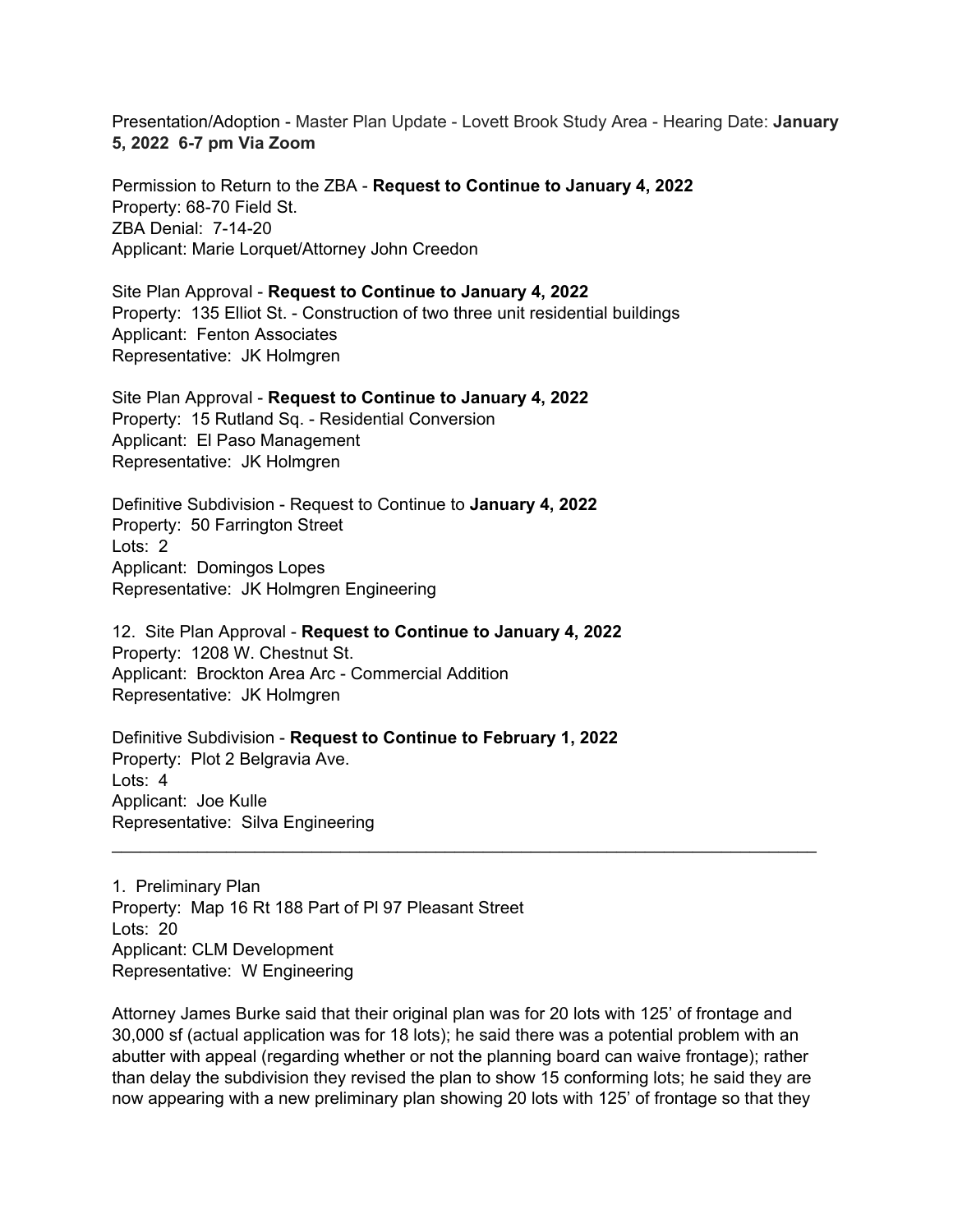can apply to the ZBA; this plan is substantially identical to the prior plan with the exception of utilities

Evan Watson explained the changes in the utilities/drainage to the board and said that all 20 lots have minimum of 125' of frontage and still meet the 30,000 sf requirement.

Sam Ambroise noted that the board already granted them a waiver for roadway and asked what the purpose of this change was. Attorney Burke said that the roadway is not changed in any way, they are just looking to modify the lots. He said they will need zoning approval for reduced frontage and if approved they will need to amend the original plan; he pointed out that it meets the frontage for the Cypress subdivision. He said that 125' has become the standard.

The chair said she was surprised to see this back on the agenda; she said the board reluctantly approved the first plan due to the recommendation from fire & police; she said they are now proposing to take 15 conforming lots to make 20 non conforming lots.

Attorney Burke said that the board had full knowledge that they would be back with this plan; the chair said there was no conversation relative to that.

Pourita Das asked how the additional lots would effect the drainage (additional impervious surface) and was told the design was for 20 lots. She said that the access road now straddles two lots and was told the easement may by the road is along the lot line.

A motion was properly made (Sweeney) seconded (Ambroise) and unanimously passed by a roll call vote to deny the preliminary plan.

### **2. Definitive Subdivision**

Property: 88 & 94 Kingman St. Lots: 2 Applicant: Modern Home Builders Representative: JK Holmgren Engineering

Attorney Jake Creedon said that the applicant (Jim Meeks) built several homes in that area; he said he has already received a variance from the ZBA and said that he lives on Draper St.

Scott Faria said the definitive subdivision plan is for two through lots; two existing lots on Kingman and two new lots on Draper. He said the new lots will meet meet setback requirements and are the same size as the existing lots; he said they will be milling the street as requested and added drainage to handle roof runoff.

No public comment.

A motion was properly made (Hassan) and seconded (Sweeney) to approve with standard conditions and special conditions including that the plan is to be revised to show that the street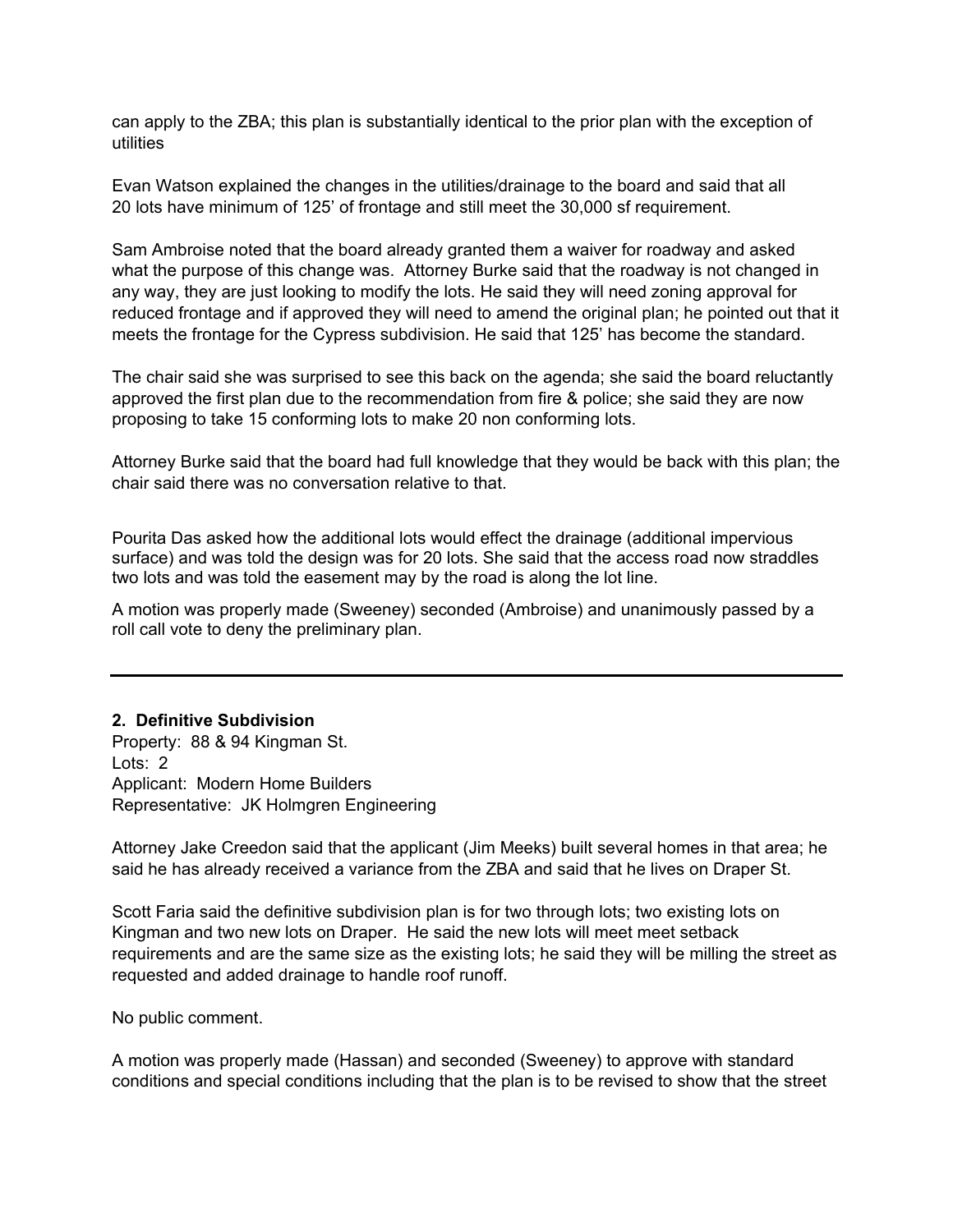is to be milled 1 1/2" and repaved with a 1 1/2" overlay from corner to corner curb line to curb line for the limits of the subdivision.

Surety will be by covenant.

A motion was properly made (Hassan), seconded (Das) to deny the waiver for sidewalks. The location of the sidewalks is to be added to the plan for endorsement by the board.

3. Permission to Return to the ZBA Property: 134 Armiston Street ZBA Denial: 5-11-21 Applicant: Armiston St. Realty LLC

Sean Hardy said they are seeking permission to return to ZBA based on change to the plan. He said there have been several iterations to this plan; he said the parcel if 3.25 acres with a change in elevation and wetlands. He said their earlier plan for a subdivision was not doable and their proposal for three single unit detached residences with 24' drive (on one lot) was denied by the ZBA. He said this proposal is for one three unit townhouse each with a garage with a proposed 30' wide drive; a no parking area to facilitate fire access; they are providing a snow storage area and will provide a collection area for stormwater runoff.

Pourita Das asked if the is no parking area would be paved and was told it would be as they understand that a turn around for emergency vehicles is important; she asked how visitors will know that they should not park there and was told they are open to signage or striping; he said that each unit will have a garage and two spaces….four spaces per unit.

Rob May stated that MGL says that if a property was denied by the ZBA can not go back for two years with same plan with exception of applying to planning board provided that they have made a substantial change to the project; he said that the board needs to determine if there was a substantial change.

# Rep. Michelle Dubois comments after residents

Liz Lasso said she is concern that it is done right….she said the last time they where before the board for this property she asked that a structural integrity test be performed on her street and has never seen that done and asked if this can be conditioned.

Rob May said that it would be the ZBA that can make that condition; he said that the planning board did approve the preliminary subdivision plan with conditions but when the ZBA denied their application no definitive plan was not filed and those conditions became moot.

Liz Lasso asked for confirmation that the ZBA can condition an application and was told they can.

Jamal B. 18 Parkview Ln, said this property is 100' from Parkview….he said he wants to make a positive statement of support and wants to make sure there is a plan in place for stormwater management and asked that they include a clause/condition that they address stormwater management.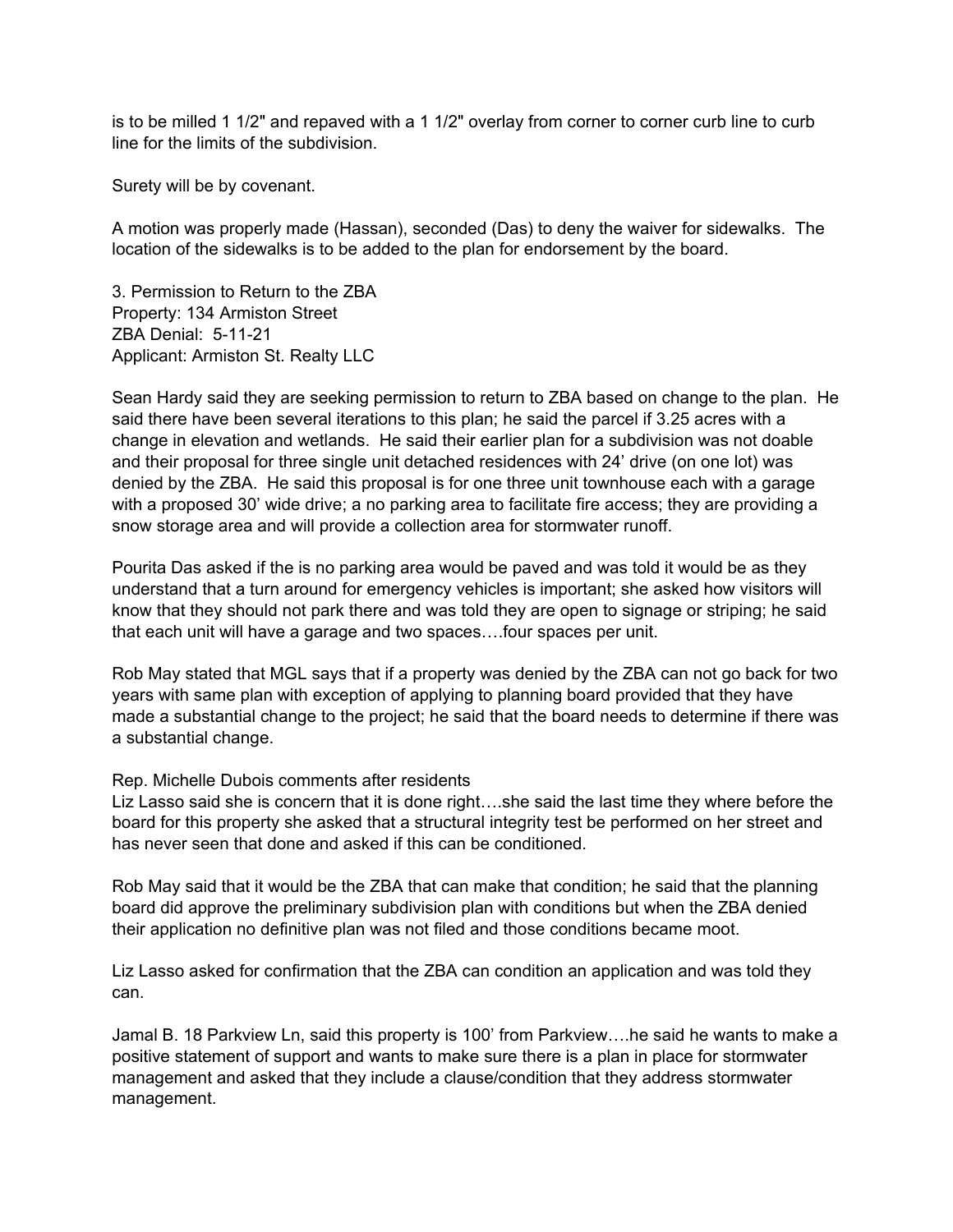The chair said this is the plan that would be presented to the ZBA and said they should attend the ZBA meeting if the applicant is granted permission to return. She said the board is only approving that there has been a substantial change to allow the applicant to return to the ZBA.

 and asked that the board deny the application. Rep. Michelle Dubois said she is in opposition; there are still the same number of units…three

Jim Sweeney asked that they highlight the changes again. Sean Hardy said that the previous plan had a 24' wide roadway with three separate stand along units with no drainage; the current plan has a 30' driveway; ability for public safety to turn around; a snow removal area; one three unit town house unit; there is conceptual drainage on the plan and said they are committed to capturing the runoff and disposing of it properly at the back of the lot.

A motion was properly made (Hassan) seconded (Sweeney) and unanimously passed by a roll call vote to grant permission to return to the ZBA; plan submitted is substantially different from the prior plan (three single family homes on one lot to one proposed tri plex).

4. Permission to Return to the ZBA Property: Parcel ID 033-55 Westgate Drive ZBA Denial: 6-8-21 Applicant: Karm Hospitality/Strongpoint Engineering

Eric Dias said that the property is 0 Westgate Dr. (the vacant lot next to Shields MRI); the lot is currently used as auxiliary parking; the parcel backs up to DW Park. He said that they previously appeared before the ZBA for a special permit; he said the old plan showed 0 setback to the park. He said that the ZBA liked the project but had received a letter from the park department in opposition; he said they were encouraged to work with the park department to attempt to come to an agreement and in their mind an agreement would constitute a change. He said they were able to come to an agreement with the park commission for a 10' setback and screening; he said the unit count has gone from 82-79 units and they are loosing some parking spaces to allow for the setback; they will be installing a mesh net on top of wall.

The chair asked what was on the other side of the net and was told it is a wooded area. A motion was properly made (Hassan) seconded (Sweeney) and unanimously passed by a roll call vote to grant permission to return to the ZBA; the board agreed that the addition of the screening and support letter from the park commission constituted a substantial change.

5. Permission to Return to the ZBA Property: 370/380 N. Montello St. ZBA Denial: 4-13-21 Applicant: William Podzon, Tr./Atty. Paul Clancy

Attorney Paul Clancy said that their original proposal was for three two family homes on three lots in a C-2 zone; he said most of the area is residential and that the residents would prefer to see residential. He said that the ZBA Chair suggested that three two families might be to congested and was also concerned about six curb cuts. He said the denial was vague but at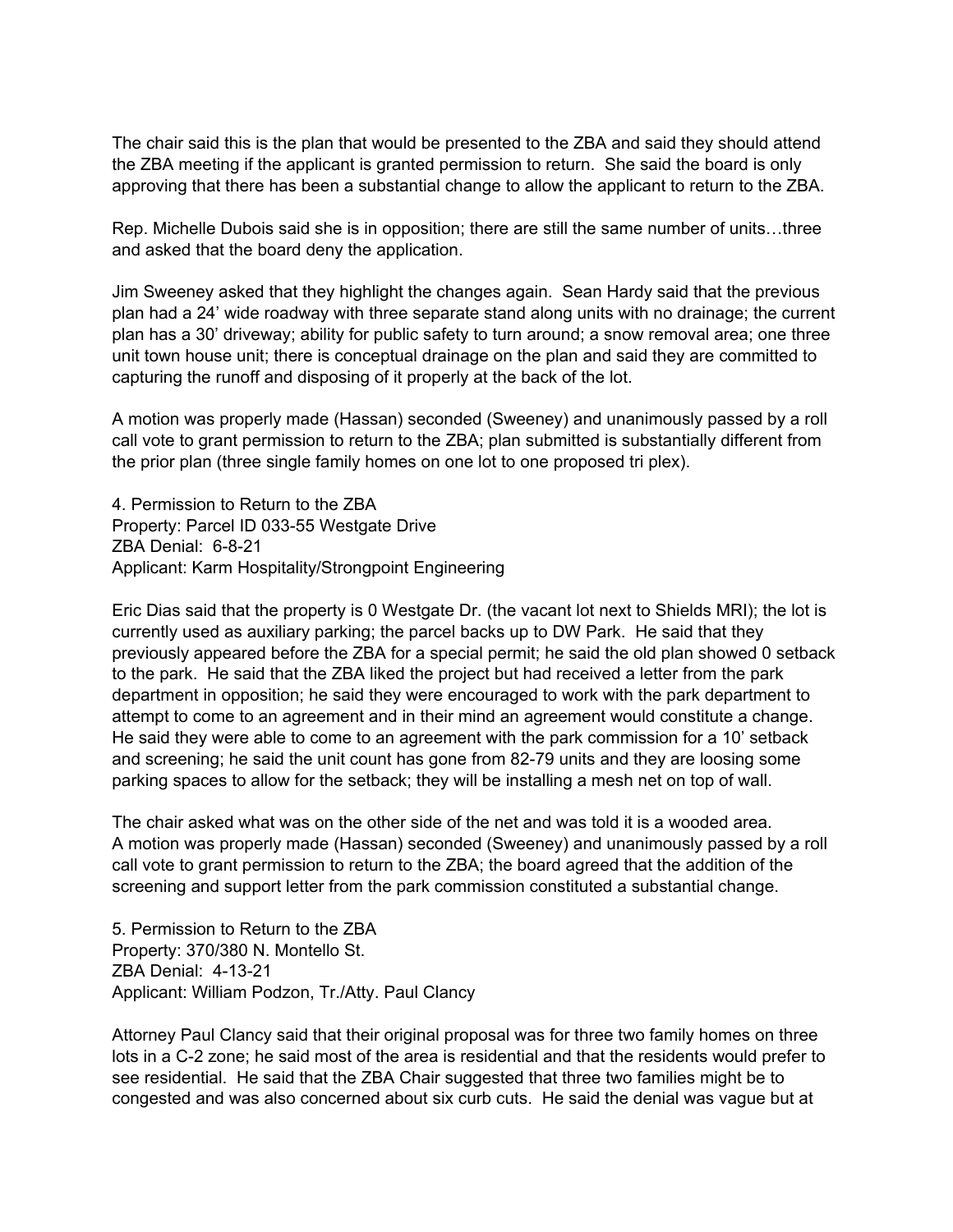the hearing it was stated that they come back with two lots and two two family homes with one curb cut; he said that this plan satisfies the ZBA concerns and constitutes a substantial change.

Rob May said the primary reason for the denial was there was no hardship; in order to grant a variance they must find that there is something about topo, soil conditions or shape that prevents the property from being developed for its zoned purpose.

Jim Sweeney asked if they were address the hardship issue? Attorney Clancy at the ZBA level they did not get into the hardship level...the discussion was that three was too many homes; he said the area is predominantly resident dwellings. The chair said that looking at the ariel of the area it looks commercial.

Sam Ambroise asked how they get around the hardship issue; Attorney Clancy said that the lots aren't sufficient for a commercial type of property...parking will be a problem.

Pourita Das said she does not see any significant difference in the plans.

Attorney Clancy said the lots in the area are more conducive to commercial and allow for parking and said he has been empty for years.

Rep Michelle Dubois said she knows the area ...she said this is a dilapidated lot … she said she is in support of it going back to the ZBA...she said we really need housing and it will be a beneficial move to approve multi family housing.

A motion was properly made (Ambroise) seconded (Sweeney) to deny permission to return to the ZBA; the board felt that there had not been a substantial change. In favor of motion to deny: Ambroise, Sweeney, Das & Hassan Opposed to the motion to deny: Gonsalves 4:1

6. Permission to Return to the ZBA Property: 14 Battles Street ZBA Denial: 2-9-21 Applicant: Attorney John Creedon

Attorney Jake Creedon said that the the prior petition had basement living area/two bedrooms below grade. He said the new plans clearly eliminate below grade living; they have only three bedrooms and there is a widened driveway.

Scott Faria said they are looking to rebuild in the exact same footprint (original home burnt down) a three bedroom single family home with access through a right of way; there will be two dedicated parking spaces and ample room to turn around onto Battles. He said the biggest concern with the ZBA was ingress and egress and basement living space.

The chair said the new plan shows an unfinished basement area ...is it a full basement?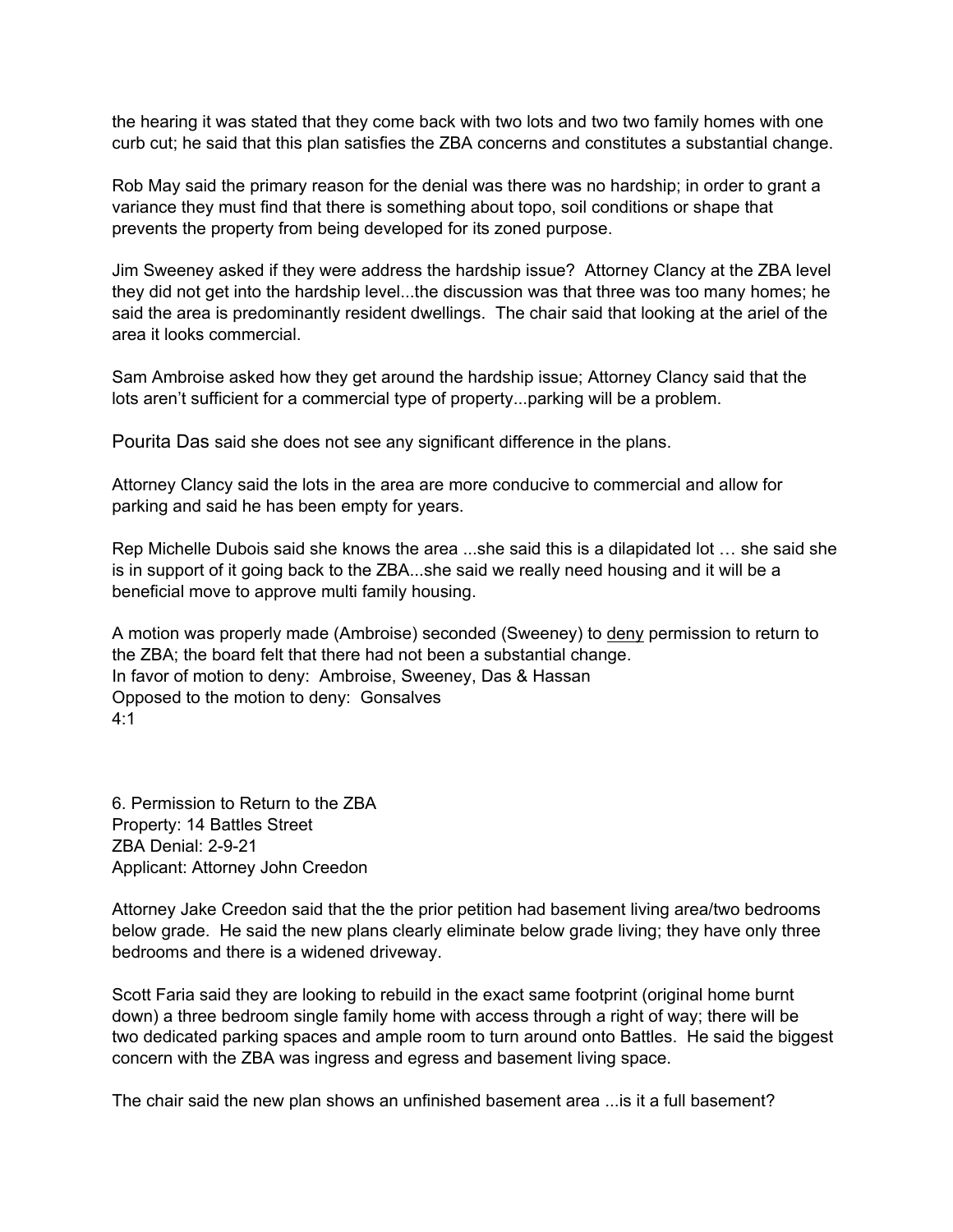Scott Faria said it will be a conventional basement with bulkhead exist. Larry Hassan said that that they no longer need bedrooms in the basement? Samantha Ambroise asked if there was sufficient parking for the existing three family; she was told they can park six cars.

Scott Faria said they can park tandem with the widening of the driveway; the neighborhood is dense; the board asked if they anticipate building on the vacant lot he also owens and Scott Faria said at best he is thinking of a two family.

Councillor Shirley Asack said she was speaking in favor; she said that the ZBA had concerns about bedrooms in the basement and they are no longer proposing bedrooms in the basement; she said that the cars always parked in the driveway….it's a long driveway.

Councillor Rita Mendes also spoke in favor; she said she soke with the owner and attorney and is confident that there will be no living space in basement.

A motion was properly made (Hassan) seconded (Ambroise) and unanimously passed by a roll call vote to grant permission to return to the ZBA; the board felt that the elimination of the basement living was a substantial change.

7. Site Plan Approval Property: Parcel ID 119-28 & 119-29 Industrial Blvd./Industrial Building Applicant: Brockton Industrial Property Owner LLC Representative: Eugene Sullivan

Gene Sullivan said the properly is a vacant 13+ acre site on Industrial Blvd. He said they are proposing a distribution and light manufacturing warehouse with loading docks in the middle and left hand side with two access drives with full circulation around the building; he said there is no work proposed within the flood plain except for addressing an outstanding issue; the building will be set up for multi tenant use; there will be 95 parking spaces; three infiltration basins; new water, sewer and electric and they have received their OOC from the conservation commission.

Rep Dubois said she is in support of this proposal; she said this was the site of a proposed natural gas power plant and is grateful this is taking its spot; she said this will be a welcome addition to the community.

Councillor Nicastro monitored the project since Haley Palazola reached out...she supports the use, but has one concern; the application not complete, the applicant is the purchaser and there is no purchase and sale; she said it is good form to get a copy of the P&S; she asked that the board approve with the condition that we receive a copy of the full P&S with the current owners signature reflecting the intention to sell. (No letter to be released until we receive the P&S).

Haley Palazola said that this was an oversite and they are happy to provide the P&S with redacted financial info.

Rep Dubois said with the sale of this property there will be no power plant and Gene Sullivan said it is their intent to build a warehouse